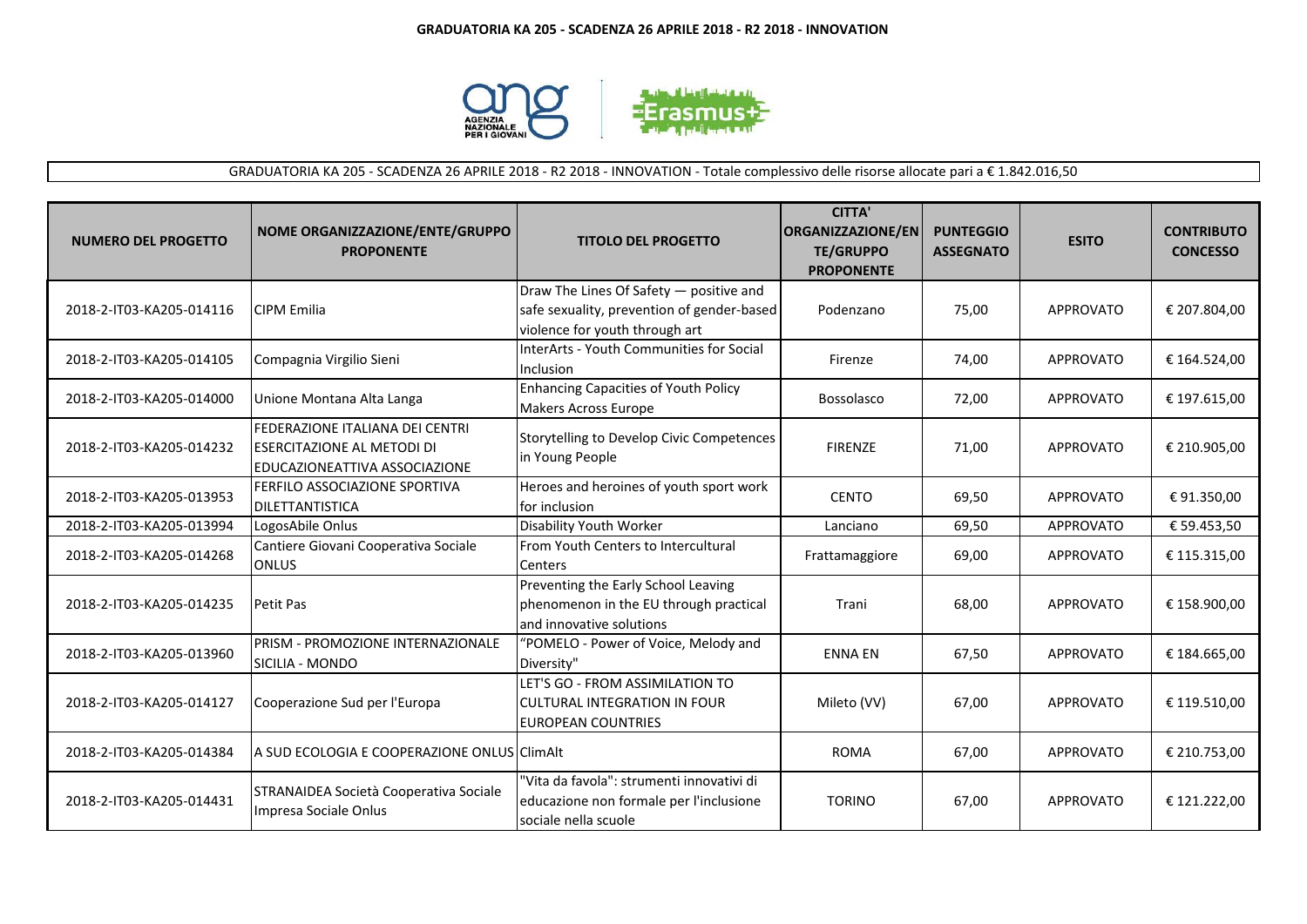| <b>NUMERO DEL PROGETTO</b> | NOME ORGANIZZAZIONE/ENTE/GRUPPO<br><b>PROPONENTE</b>                         | <b>TITOLO DEL PROGETTO</b>                                                                                                           | <b>CITTA'</b><br>ORGANIZZAZIONE/EN<br><b>TE/GRUPPO</b><br><b>PROPONENTE</b> | <b>PUNTEGGIO</b><br><b>ASSEGNATO</b> | <b>ESITO</b>                                              | <b>CONTRIBUTO</b><br><b>CONCESSO</b> |
|----------------------------|------------------------------------------------------------------------------|--------------------------------------------------------------------------------------------------------------------------------------|-----------------------------------------------------------------------------|--------------------------------------|-----------------------------------------------------------|--------------------------------------|
| 2018-2-IT03-KA205-014430   | ISTITUTO COOPERAZIONE ECONOMICA<br>INTERNAZIONALE ASSOCIAZIONE               | MY-EU Migrant Youth's Inclusion in<br>Europe.<br>Fostering labour integration of refugees<br>and asylum seekers                      | <b>MILANO</b>                                                               | 66,00                                | <b>RESPINTO -</b><br>INSUFFICIENZA<br><b>FONDI</b>        | € 0,00                               |
| 2018-2-IT03-KA205-014278   | OPERA SANTA RITA FONDAZIONE (ONLUS) network to Share PAths of Creativity and | M.Y. SPACE: A Moving Young inclusion<br>Education                                                                                    | <b>PRATO</b>                                                                | 65,50                                | <b>RESPINTO -</b><br><b>INSUFFICIENZA</b><br><b>FONDI</b> | € 0,00                               |
| 2018-2-IT03-KA205-013973   | S.O.S DIRITTI E LEGALITA'                                                    | Team up with you                                                                                                                     | Roma                                                                        | 65,00                                | <b>RESPINTO -</b><br><b>INSUFFICIENZA</b><br><b>FONDI</b> | € 0,00                               |
| 2018-2-IT03-KA205-013979   | UNIVERSITA CATTOLICA DEL SACRO<br><b>CUORE</b>                               | You4Health! An e-learning platform to<br>promote the capacity of youth<br>organisations to develop health<br>promotion interventions | <b>MILANO</b>                                                               | 65,00                                | <b>RESPINTO -</b><br><b>INSUFFICIENZA</b><br><b>FONDI</b> | € 0,00                               |
| 2018-2-IT03-KA205-014254   | MEDITERRANEA ASSOCIAZIONE PER LO<br><b>SVILUPPO LOCALE</b>                   | Strengthening Competencies of social,<br>cultural and sport Organizations On the<br>autism Spectrum                                  | <b>BARI</b>                                                                 | 65,00                                | <b>RESPINTO -</b><br>INSUFFICIENZA<br><b>FONDI</b>        | € 0,00                               |
| 2018-2-IT03-KA205-014329   | Direzione Didattica III Circolo Perugia                                      | CIRCUSYOUTH - preventing conflicts linked<br>to bullying and racism by valorizing the<br>circus methodology                          | Perugia                                                                     | 65,00                                | <b>RESPINTO -</b><br>INSUFFICIENZA<br><b>FONDI</b>        | € 0,00                               |
| 2018-2-IT03-KA205-014483   | ICSE & CO                                                                    | Zoom About: Visual Collective Map                                                                                                    | <b>FIRENZE</b>                                                              | 64,50                                | <b>RESPINTO -</b><br><b>INSUFFICIENZA</b><br><b>FONDI</b> | € 0,00                               |
| 2018-2-IT03-KA205-014135   | MINE VAGANTI NGO                                                             | Youth Enterprise Goes Social!                                                                                                        | <b>PERFUGAS</b>                                                             | 64,00                                | <b>RESPINTO -</b><br>INSUFFICIENZA<br><b>FONDI</b>        | € 0,00                               |
| 2018-2-IT03-KA205-014328   | PROMIMPRESA SRL                                                              | Youth Bridge                                                                                                                         | San Cataldo (CL)                                                            | 64,00                                | <b>RESPINTO -</b><br>INSUFFICIENZA<br><b>FONDI</b>        | € 0,00                               |
| 2018-2-IT03-KA205-014337   | Consorzio Consolida Cooperativa Sociale<br>Onlus                             | <b>LIVING LAND</b>                                                                                                                   | Lecco                                                                       | 64,00                                | <b>RESPINTO -</b><br>INSUFFICIENZA<br><b>FONDI</b>        | € 0,00                               |
| 2018-2-IT03-KA205-014437   | <b>YOUNET</b>                                                                | STEP - A Step Towards Employability and<br>Professionalisation                                                                       | <b>BOLOGNA</b>                                                              | 64,00                                | <b>RESPINTO -</b><br>INSUFFICIENZA<br><b>FONDI</b>        | € 0,00                               |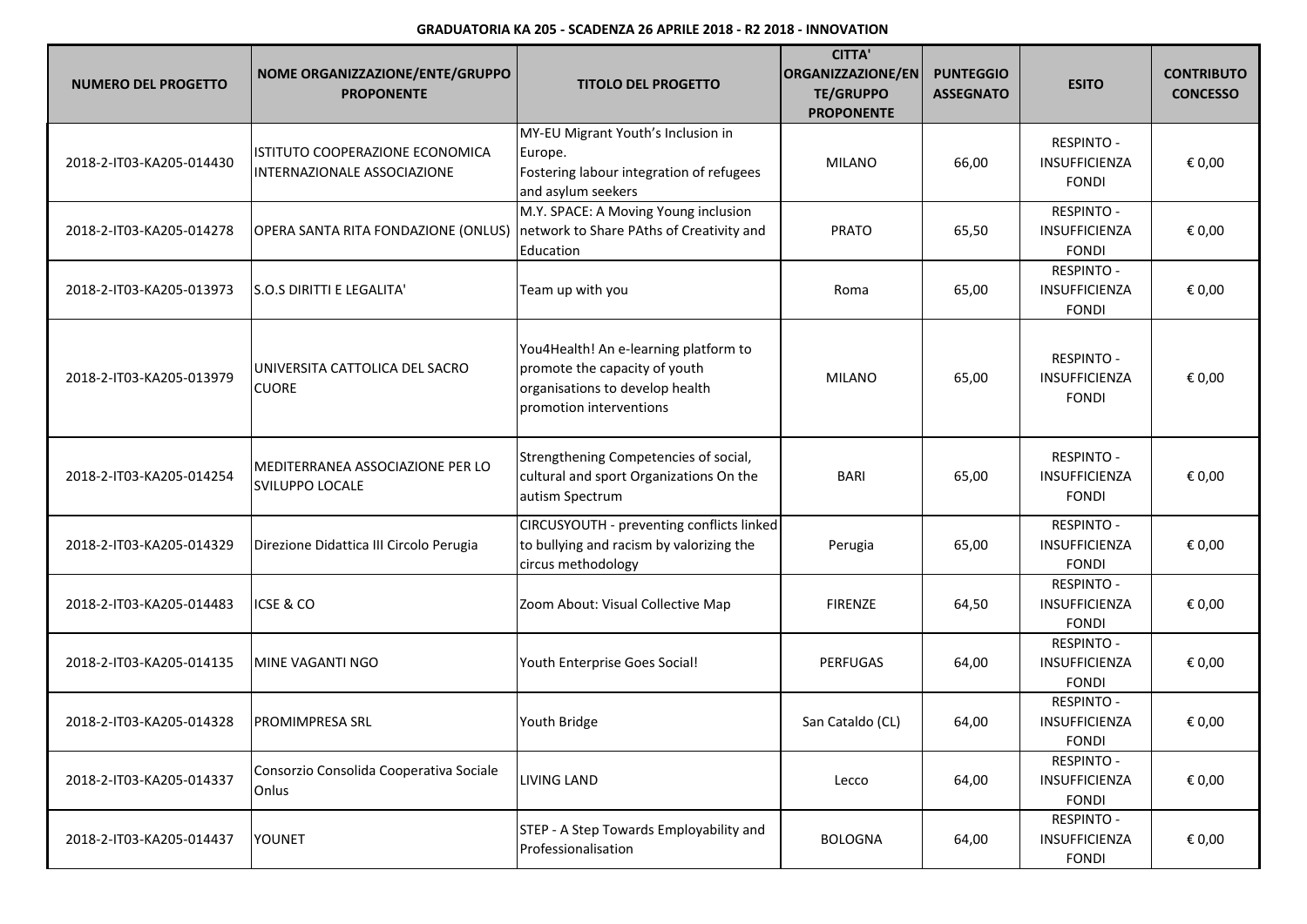| <b>NUMERO DEL PROGETTO</b> | NOME ORGANIZZAZIONE/ENTE/GRUPPO<br><b>PROPONENTE</b>       | <b>TITOLO DEL PROGETTO</b>                                                                                            | <b>CITTA'</b><br>ORGANIZZAZIONE/EN<br><b>TE/GRUPPO</b><br><b>PROPONENTE</b> | <b>PUNTEGGIO</b><br><b>ASSEGNATO</b> | <b>ESITO</b>                                              | <b>CONTRIBUTO</b><br><b>CONCESSO</b> |
|----------------------------|------------------------------------------------------------|-----------------------------------------------------------------------------------------------------------------------|-----------------------------------------------------------------------------|--------------------------------------|-----------------------------------------------------------|--------------------------------------|
| 2018-2-IT03-KA205-014285   | FAI - FONDO AMBIENTE ITALIANO                              | Common places. Youth, heritage, cultural<br>diversity                                                                 | Milan                                                                       | 63,50                                | <b>RESPINTO -</b><br>INSUFFICIENZA<br><b>FONDI</b>        | € 0,00                               |
| 2018-2-IT03-KA205-013990   | H.R.Y.O HUMAN RIGHTS YOUTH<br><b>ORGANIZATION</b>          | H-Avatar                                                                                                              | MONREALE                                                                    | 63,00                                | <b>RESPINTO -</b><br>INSUFFICIENZA<br><b>FONDI</b>        | € 0,00                               |
| 2018-2-IT03-KA205-013978   | Pegaso Network della Cooperazione<br>Sociale Toscana Onlus | Draw Your future                                                                                                      | Firenze                                                                     | 62,50                                | <b>RESPINTO -</b><br>INSUFFICIENZA<br><b>FONDI</b>        | € 0,00                               |
| 2018-2-IT03-KA205-013996   | <b>NADIAOnlus</b>                                          | WIN - Web INclusion for all                                                                                           | San Martino Buon<br>Albergo                                                 | 62,50                                | <b>RESPINTO -</b><br>INSUFFICIENZA<br><b>FONDI</b>        | € 0,00                               |
| 2018-2-IT03-KA205-014308   | FORCOOP C.O.R.A. VENEZIA SC                                | <b>EXPRESSED TALENT</b>                                                                                               | NOVENTA DI PIAVE                                                            | 62,00                                | <b>RESPINTO -</b><br><b>INSUFFICIENZA</b><br><b>FONDI</b> | € 0,00                               |
| 2018-2-IT03-KA205-014428   | Fondazione Bruto e Poerio Carpigiani                       | <b>EntreComp into Action!</b>                                                                                         | Anzola Dell'Emilia                                                          | 62,00                                | <b>RESPINTO -</b><br>INSUFFICIENZA<br><b>FONDI</b>        | € 0,00                               |
| 2018-2-IT03-KA205-013968   | Associazione Culturale IL VERGANTE                         | Zoom In and Out                                                                                                       | <b>Massino Visconti</b>                                                     | 61,50                                | <b>RESPINTO -</b><br>INSUFFICIENZA<br><b>FONDI</b>        | € 0,00                               |
| 2018-2-IT03-KA205-013969   | Società Cooperativa Studio ERRESSE                         | D.I.Y - Doing Inclusion Youth-self                                                                                    | <b>Naples</b>                                                               | 61,50                                | <b>RESPINTO -</b><br>INSUFFICIENZA<br><b>FONDI</b>        | € 0,00                               |
| 2018-2-IT03-KA205-014139   | FONDAZIONE RESTORING ANCIENT<br><b>STABIAE ONLUS</b>       | Crafts 4 Future                                                                                                       | <b>CASTELLAMMARE DI</b><br><b>STABIA</b>                                    | 60,50                                | <b>RESPINTO -</b><br>INSUFFICIENZA<br><b>FONDI</b>        | € 0,00                               |
| 2018-2-IT03-KA205-013974   | Gaycs                                                      | <b>WE ARE INCLUSION</b>                                                                                               | Roma                                                                        | 60,00                                | <b>RESPINTO -</b><br>INSUFFICIENZA<br><b>FONDI</b>        | € 0,00                               |
| 2018-2-IT03-KA205-014263   | <b>ANOLF MARCHE</b>                                        | Action for socio-economic integration of<br>young refugees and asylum seekers                                         | Ancona                                                                      | 60,00                                | <b>RESPINTO -</b><br>INSUFFICIENZA<br><b>FONDI</b>        | € 0,00                               |
| 2018-2-IT03-KA205-013989   | MV INTERNATIONAL                                           | Web Accessibility for All                                                                                             | SASSARI                                                                     | 59,50                                | <b>RESPINTO</b>                                           | € 0,00                               |
| 2018-2-IT03-KA205-014123   | Associazione 2050                                          | Leveraging of the potential of identity<br>formation and counterstorytelling for<br>youth's empowerment and inclusion | Portogruaro                                                                 | 59,50                                | <b>RESPINTO</b>                                           | € 0,00                               |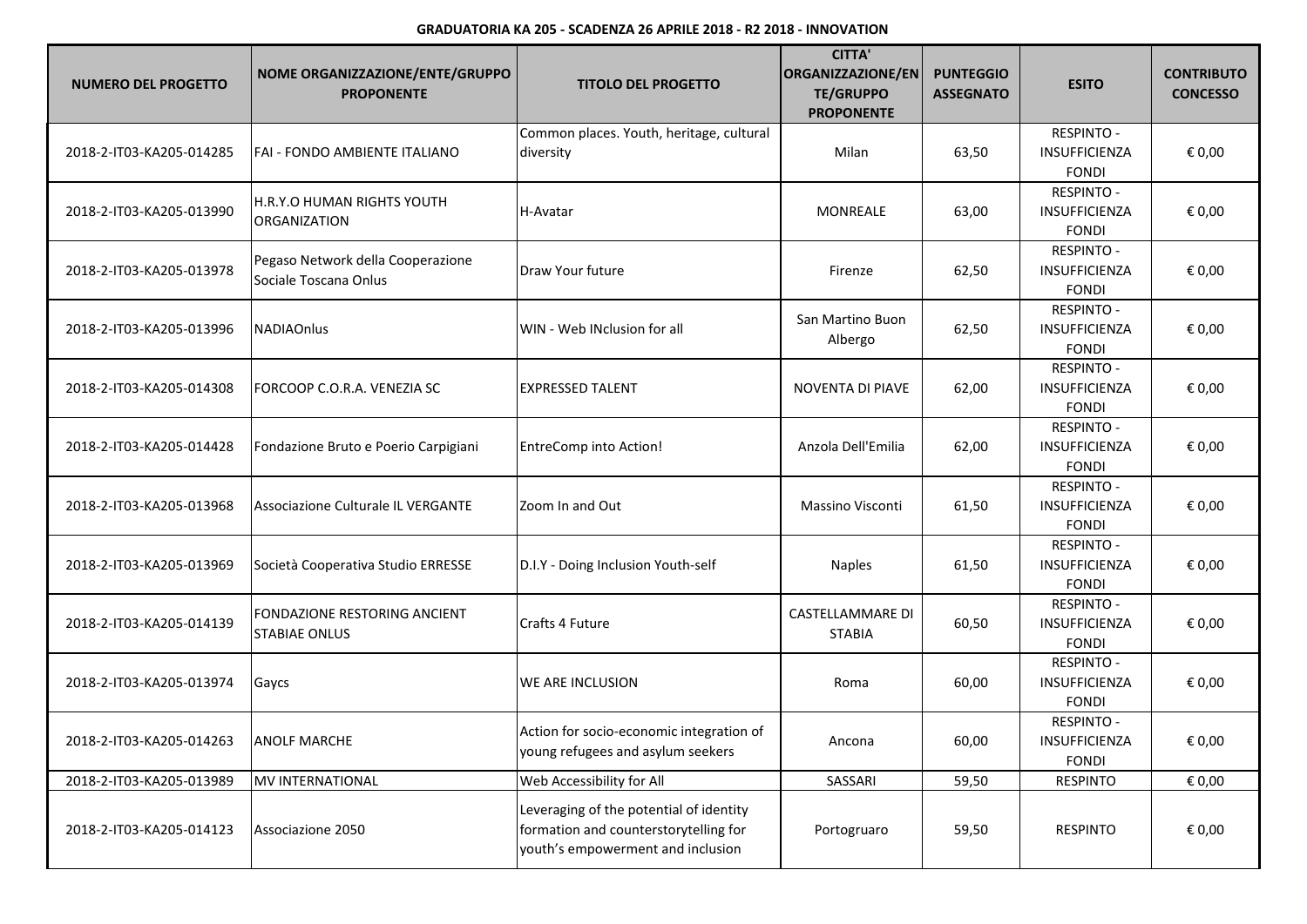| <b>NUMERO DEL PROGETTO</b> | NOME ORGANIZZAZIONE/ENTE/GRUPPO<br><b>PROPONENTE</b>                                     | <b>TITOLO DEL PROGETTO</b>                                                                                                          | <b>CITTA'</b><br>ORGANIZZAZIONE/EN<br><b>TE/GRUPPO</b><br><b>PROPONENTE</b> | <b>PUNTEGGIO</b><br><b>ASSEGNATO</b> | <b>ESITO</b>    | <b>CONTRIBUTO</b><br><b>CONCESSO</b> |
|----------------------------|------------------------------------------------------------------------------------------|-------------------------------------------------------------------------------------------------------------------------------------|-----------------------------------------------------------------------------|--------------------------------------|-----------------|--------------------------------------|
| 2018-2-IT03-KA205-014406   | InVento Innovation Lab Impresa Sociale<br>s.r.l.                                         | B your Way                                                                                                                          | Cernusco sul Naviglio                                                       | 59,50                                | <b>RESPINTO</b> | € 0,00                               |
| 2018-2-IT03-KA205-014451   | <b>CONSORZIO MATERAHUB INDUSTRIE</b><br><b>CULTURALI E CREATIVE</b>                      | Fostering innovation in cultural tourism<br>through creative youth cultural<br>entrepreneurship training                            | <b>MATERA</b>                                                               | 59,00                                | <b>RESPINTO</b> | € 0,00                               |
| 2018-2-IT03-KA205-013986   | <b>SEND</b>                                                                              | Skills sharing: a solidarity awareness<br>platform for youth                                                                        | PALERMO                                                                     | 58,50                                | <b>RESPINTO</b> | € 0,00                               |
| 2018-2-IT03-KA205-014286   | CENTRO INTERNAZIONALE PER LA<br>PROMOZIONE DELL'EDUCAZIONE E LO<br>SVILUPPO ASSOCIAZIONE | Intercultural Laboratories for the<br>development of youth work in promotion<br>of human right, and inclusion                       | PALERMO                                                                     | 58,50                                | <b>RESPINTO</b> | € 0,00                               |
| 2018-2-IT03-KA205-014435   | Assemblea Legislativa Regione Umbria                                                     | AGORA'                                                                                                                              | Perugia                                                                     | 58,50                                | <b>RESPINTO</b> | € 0,00                               |
| 2018-2-IT03-KA205-014429   | Associazione Civitas Solis                                                               | <b>Education Communities 4.0 The</b><br>competences of youth workers to<br>promote effective education-community<br>collaborations. | <b>LOCRI</b>                                                                | 58,00                                | <b>RESPINTO</b> | € 0,00                               |
| 2018-2-IT03-KA205-013981   | <b>EDUFORMA SRL</b>                                                                      | Edugraphic Teaching. Teaching finance<br>and economics for entrepreneurial skills<br>development of young people                    | Padova                                                                      | 57,50                                | <b>RESPINTO</b> | € 0,00                               |
| 2018-2-IT03-KA205-013982   | LUNARIA ASSOCIAZIONE DI PROMOZIONE<br>SOCIALE E IMPRESA SOCIALE                          | IC-Youth - ICTs for Youth Engagement and<br>Participation                                                                           | <b>ROMA</b>                                                                 | 57,00                                | <b>RESPINTO</b> | € 0,00                               |
| 2018-2-IT03-KA205-013987   | Co.meta srl uni personale                                                                | CowoCAMP - Supporting Youth<br>employability through co-working spaces                                                              | <b>FANO</b>                                                                 | 57,00                                | <b>RESPINTO</b> | € 0,00                               |
| 2018-2-IT03-KA205-013980   | MERIDAUNIA                                                                               | SMART rural: scan abilities, arrange LANDS                                                                                          | <b>BOVINO</b>                                                               | 56,50                                | <b>RESPINTO</b> | € 0,00                               |
| 2018-2-IT03-KA205-014134   | TANDEM SOCIETA' COOPERATIVA LEGALE                                                       | 'Pathways to Empowerment in Digital<br>Youth Work"                                                                                  | <b>NAPOLI</b>                                                               | 56,50                                | <b>RESPINTO</b> | € 0,00                               |
| 2018-2-IT03-KA205-013695   | AGENZIA PER LO SVILUPPO<br>DELL'EMPOLESE VALDELSA                                        | Gender and Enterprise Meet Youth                                                                                                    | <b>EMPOLI</b>                                                               | 56,00                                | <b>RESPINTO</b> | € 0,00                               |
| 2018-2-IT03-KA205-013991   | Centro Internazionale Antropoartistico<br>Counseling C.I.A.C.                            | Today's Telemachus in search of heritage                                                                                            | Ascoli Piceno                                                               | 56,00                                | <b>RESPINTO</b> | € 0,00                               |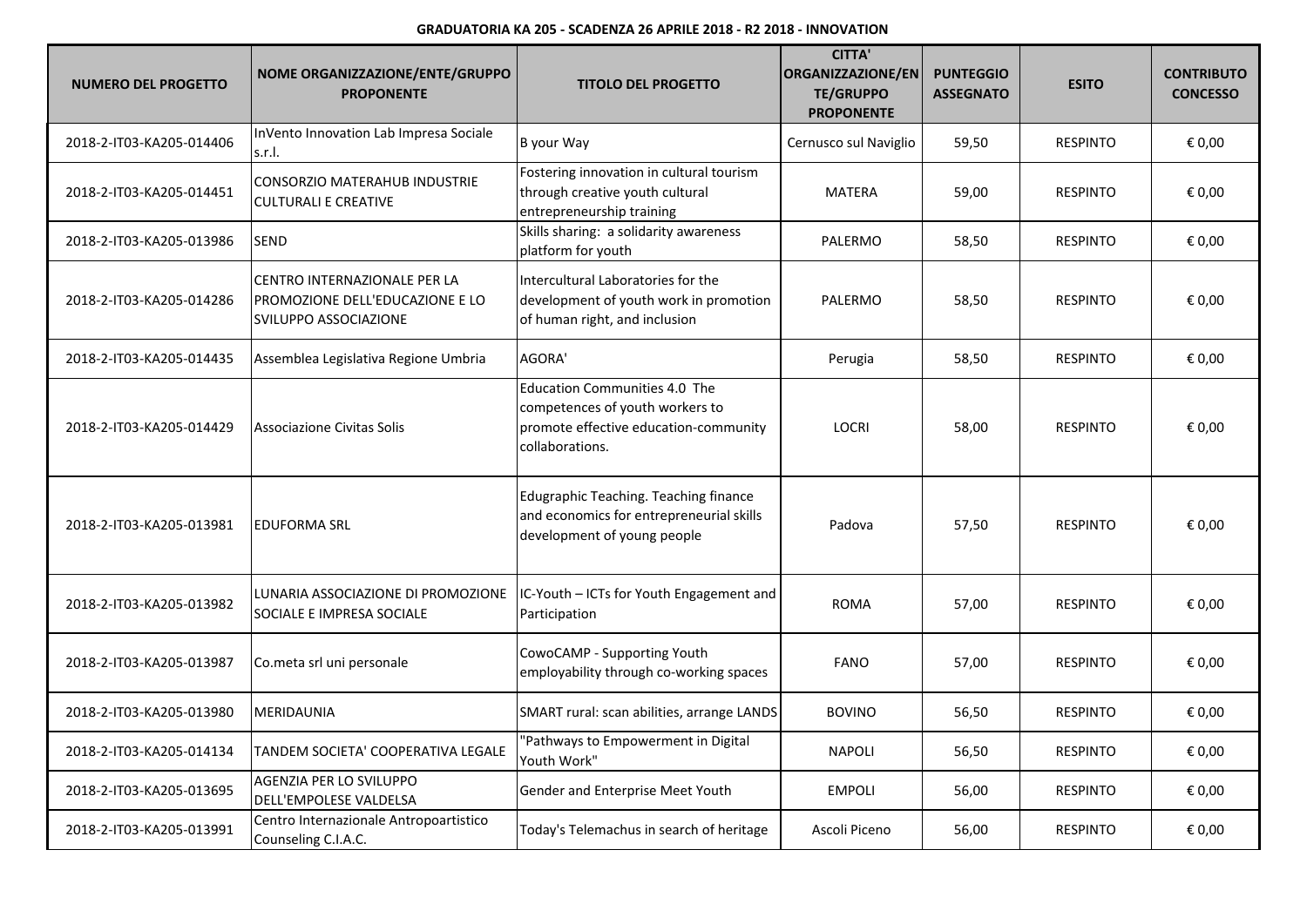| <b>NUMERO DEL PROGETTO</b> | NOME ORGANIZZAZIONE/ENTE/GRUPPO<br><b>PROPONENTE</b>                                    | <b>TITOLO DEL PROGETTO</b>                                                                                 | <b>CITTA'</b><br><b>ORGANIZZAZIONE/EN</b><br><b>TE/GRUPPO</b><br><b>PROPONENTE</b> | <b>PUNTEGGIO</b><br><b>ASSEGNATO</b> | <b>ESITO</b>    | <b>CONTRIBUTO</b><br><b>CONCESSO</b> |
|----------------------------|-----------------------------------------------------------------------------------------|------------------------------------------------------------------------------------------------------------|------------------------------------------------------------------------------------|--------------------------------------|-----------------|--------------------------------------|
| 2018-2-IT03-KA205-014335   | CENTRO DI DOCUMENTAZIONE SUI<br>CONFLITTI AMBIENTALI ASSOCIAZIONE                       | GRowing youth Action in Support to<br>SacRificed lOcal cOmmunities Towards<br><b>Environmental Justice</b> | <b>ROMA</b>                                                                        | 56,00                                | <b>RESPINTO</b> | € 0,00                               |
| 2018-2-IT03-KA205-014366   | "Microkosmos" Associazione Culturale<br>Italo-Ellenica per la Formazione                | <b>Eradicate Racism and Support Equality</b>                                                               | Torino                                                                             | 55,50                                | <b>RESPINTO</b> | € 0,00                               |
| 2018-2-IT03-KA205-013958   | <b>GALLERIE DEGLI UFFIZI</b>                                                            | Young Art Ambassadors in Europe                                                                            | Firenze                                                                            | 55,00                                | <b>RESPINTO</b> | € 0,00                               |
| 2018-2-IT03-KA205-014001   | <b>ASD KRAP</b>                                                                         | <b>Sports Invaders</b>                                                                                     | <b>SCHIO</b>                                                                       | 55,00                                | <b>RESPINTO</b> | € 0,00                               |
| 2018-2-IT03-KA205-014238   | Aretés s.c.a.r.                                                                         | ReSportAbility - Social responsibility of<br>youth and sport associations for digital<br>education         | Modena                                                                             | 55,00                                | <b>RESPINTO</b> | € 0,00                               |
| 2018-2-IT03-KA205-014277   | UNIVERSITA DEGLI STUDI DI NAPOLI<br>FEDERICO II.                                        | Community of Philosophical Inquiry<br>Against Hate Speech                                                  | <b>NAPOLI</b>                                                                      | 55,00                                | <b>RESPINTO</b> | € 0,00                               |
| 2018-2-IT03-KA205-014298   | <b>ASSOCIAZIONE ITALIANA SOCI</b><br><b>COSTRUTTORI IBO ITALIA</b>                      | YES - Youth, Employment & Skills                                                                           | <b>FERRARA</b>                                                                     | 55,00                                | <b>RESPINTO</b> | € 0,00                               |
| 2018-2-IT03-KA205-014351   | ExFor, Experience&Formation                                                             | <b>Entrepreneurs in Europe</b>                                                                             | <b>CAGLIARI</b>                                                                    | 55,00                                | <b>RESPINTO</b> | € 0,00                               |
| 2018-2-IT03-KA205-014213   | C.R.E.S.M. (CENTRO DI RICERCHE<br>ECONOMICHE E SOCIALI PER IL<br>MERIDIONE ASSOCIAZIONE | An integrated approach to promote glocal<br>development through maieutic methods<br>and new IT tools       | <b>GIBELLINA</b>                                                                   | 54,50                                | <b>RESPINTO</b> | € 0,00                               |
| 2018-2-IT03-KA205-014410   | <b>ISTAM SRL</b>                                                                        | S.E.A. THE TREASURE WITHIN -<br>Sustainable Empowering Actions for a<br>Cohesive Europe                    | <b>GENOVA GE</b>                                                                   | 54,50                                | <b>RESPINTO</b> | € 0,00                               |
| 2018-2-IT03-KA205-013967   | ISTITUTO DEI SORDI DI TORINO                                                            | Fostering the Employability of Young<br>Migrants with Deafness and Hearing<br><b>Impairments</b>           | PIANEZZA                                                                           | 54,00                                | <b>RESPINTO</b> | € 0,00                               |
| 2018-2-IT03-KA205-014318   | Med.O.R.O. scarl                                                                        | <b>Art Assists Artists</b>                                                                                 | Catania                                                                            | 53,50                                | <b>RESPINTO</b> | € 0.00                               |
| 2018-2-IT03-KA205-014409   | Fondazione Laboratorio per le Politiche<br>Sociali - LABOS                              | Enhance Dialogue skills in Young People                                                                    | Roma                                                                               | 53,50                                | <b>RESPINTO</b> | € 0,00                               |
| 2018-2-IT03-KA205-014333   | FLIPNET - Associazione per la promozione<br>della didattica capovolta                   | Youth Flipped Education in the Circular<br>Economy                                                         | Roma                                                                               | 53,00                                | <b>RESPINTO</b> | € 0,00                               |
| 2018-2-IT03-KA205-014407   | POLITECNICO DI MILANO                                                                   | Learn In The Sky: STEM Education<br><b>Curriculum Through Aviation</b>                                     | <b>MILANO</b>                                                                      | 53,00                                | <b>RESPINTO</b> | € 0,00                               |
| 2018-2-IT03-KA205-013971   | Istituto di Istruzione Superiore Statale<br>"Pantini-Pudente"                           | Digital Youth Work to Empower                                                                              | Vasto                                                                              | 52,50                                | <b>RESPINTO</b> | € 0,00                               |
| 2018-2-IT03-KA205-014327   | Fondazione Caritas Onlus dell'Arcidiocesi<br>di Pescara-Penne                           | F.A.R.E.: eFfort Actions of Research and<br>Education                                                      | Pescara                                                                            | 52,50                                | <b>RESPINTO</b> | € 0,00                               |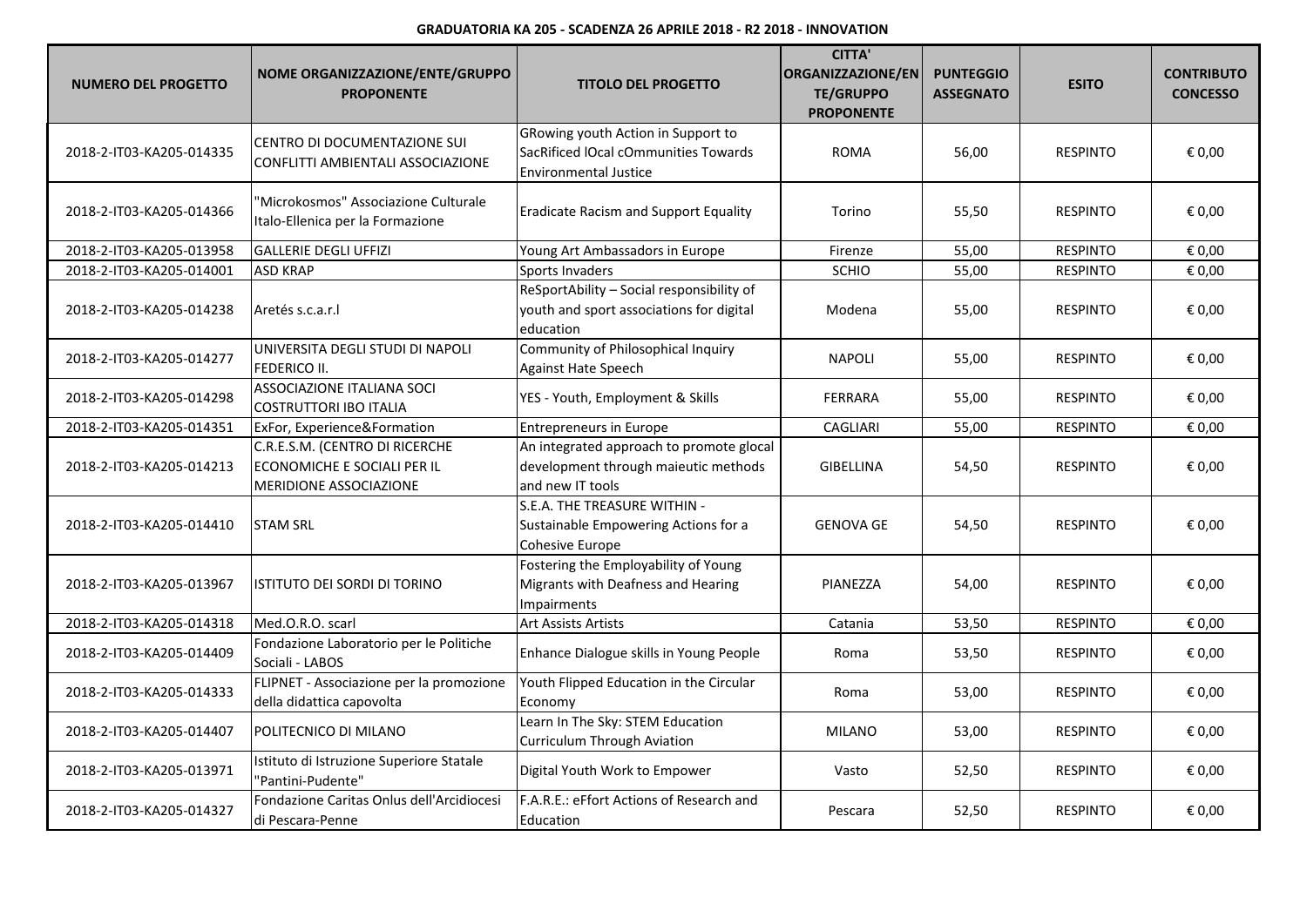| <b>NUMERO DEL PROGETTO</b> | NOME ORGANIZZAZIONE/ENTE/GRUPPO<br><b>PROPONENTE</b>                                                           | <b>TITOLO DEL PROGETTO</b>                                                                                                                                                | <b>CITTA'</b><br>ORGANIZZAZIONE/EN<br><b>TE/GRUPPO</b><br><b>PROPONENTE</b> | <b>PUNTEGGIO</b><br><b>ASSEGNATO</b> | <b>ESITO</b>    | <b>CONTRIBUTO</b><br><b>CONCESSO</b> |
|----------------------------|----------------------------------------------------------------------------------------------------------------|---------------------------------------------------------------------------------------------------------------------------------------------------------------------------|-----------------------------------------------------------------------------|--------------------------------------|-----------------|--------------------------------------|
| 2018-2-IT03-KA205-014003   | <b>SYSTEM DYNAMICS ITALIAN CHAPTER</b>                                                                         | a Dynamic virtual Environment to<br>understand how (means, roles, processes)<br>mitigate the different types of BULLYing                                                  | <b>ROMA</b>                                                                 | 51,00                                | <b>RESPINTO</b> | € 0,00                               |
| 2018-2-IT03-KA205-014102   | SAVE THE CHILDREN ITALIA ONLUS<br>ASSOCIAZIONE                                                                 | Youngster, Consent and Internet                                                                                                                                           | <b>ROMA</b>                                                                 | 51,00                                | <b>RESPINTO</b> | € 0,00                               |
| 2018-2-IT03-KA205-014129   | EDERA - EUROPEAN DEVELOPMENT AND<br>EDUCATIONAL RESEARCH ASSOCIATION                                           | <b>EMPowering As Teaching Harmony among</b><br>the Youth                                                                                                                  | PESCARA                                                                     | 51,00                                | <b>RESPINTO</b> | € 0,00                               |
| 2018-2-IT03-KA205-014434   | Confederazione Nazionale dell'Artigianato<br>e della Piccola e Media Impresa - CNA<br>Napoli Caserta Benevento | Traditions and Arts in 3D                                                                                                                                                 | Napoli                                                                      | 51,00                                | <b>RESPINTO</b> | € 0,00                               |
| 2018-2-IT03-KA205-014334   | Centro di Volontariato Internazionale                                                                          | MigraMenti: percorsi di partecipazione<br>attiva                                                                                                                          | Udine                                                                       | 50,50                                | <b>RESPINTO</b> | € 0,00                               |
| 2018-2-IT03-KA205-013957   | Centro di Formazione Professionale<br>Sondrio                                                                  | Youth Educational and Working Models                                                                                                                                      | Sondrio                                                                     | 50,00                                | <b>RESPINTO</b> | € 0,00                               |
| 2018-2-IT03-KA205-014408   | ASSOCIAZIONE TERRACINA PER L'ARTE, IL<br>MARE E LA TAVOLA ONLUS                                                | Fishing for the future                                                                                                                                                    | Terracina                                                                   | 50,00                                | <b>RESPINTO</b> | € 0,00                               |
| 2018-2-IT03-KA205-014433   | PROGEU-PROGRESS IN EUROPEAN UNION<br>ISTITUTO PER LO SVILUPPO                                                  | Improve the knowledge on immigration<br>through the profession of intercultural<br>mediator                                                                               | <b>ROMA</b>                                                                 | 50,00                                | <b>RESPINTO</b> | € 0,00                               |
| 2018-2-IT03-KA205-013985   | <b>ASAD Cooperativa Sociale</b>                                                                                | Compass - Youth Awareness for self<br>orientation                                                                                                                         | Perugia                                                                     | 49,50                                | <b>RESPINTO</b> | € 0,00                               |
| 2018-2-IT03-KA205-014267   | 012Factory S.r.l.                                                                                              | <b>Youth Contamination</b>                                                                                                                                                | Caserta                                                                     | 49,50                                | <b>RESPINTO</b> | € 0,00                               |
| 2018-2-IT03-KA205-014250   | TATICS GROUP S.P.A.                                                                                            | Arts for Reaching and Training Youth                                                                                                                                      | <b>ROMA</b>                                                                 | 49,00                                | <b>RESPINTO</b> | € 0,00                               |
| 2018-2-IT03-KA205-014300   | Istituto Istruzione Superiore Statale "S.<br>Caterina da Siena - Amendola"                                     | European Blue Helmets Of the Sea                                                                                                                                          | Salerno                                                                     | 49,00                                | <b>RESPINTO</b> | € 0,00                               |
| 2018-2-IT03-KA205-014152   | Archivio della Memoria                                                                                         | Active Citizenship for Young Prisoners                                                                                                                                    | rome                                                                        | 48,50                                | <b>RESPINTO</b> | € 0,00                               |
| 2018-2-IT03-KA205-014432   | COOPERATIVA SOCIALE SHANNARA ONLUS                                                                             | Youth - Act: supporting Youth Workers in<br>prevention, integration and re-<br>socialization of young Europeans and<br>young migrants - victims of sexual<br>exploitation | Portici                                                                     | 48,00                                | <b>RESPINTO</b> | € 0,00                               |
| 2018-2-IT03-KA205-014472   | Agostinacchio Angela                                                                                           | APP TO YOU                                                                                                                                                                | Corigliano Calabro                                                          | 48,00                                | <b>RESPINTO</b> | € 0,00                               |
| 2018-2-IT03-KA205-013964   | UNIVERSITA TELEMATICA<br>INTERNAZIONALE-UNINETTUNO                                                             | InternPrize Precario Dossier                                                                                                                                              | <b>ROMA</b>                                                                 | 46,50                                | <b>RESPINTO</b> | € 0,00                               |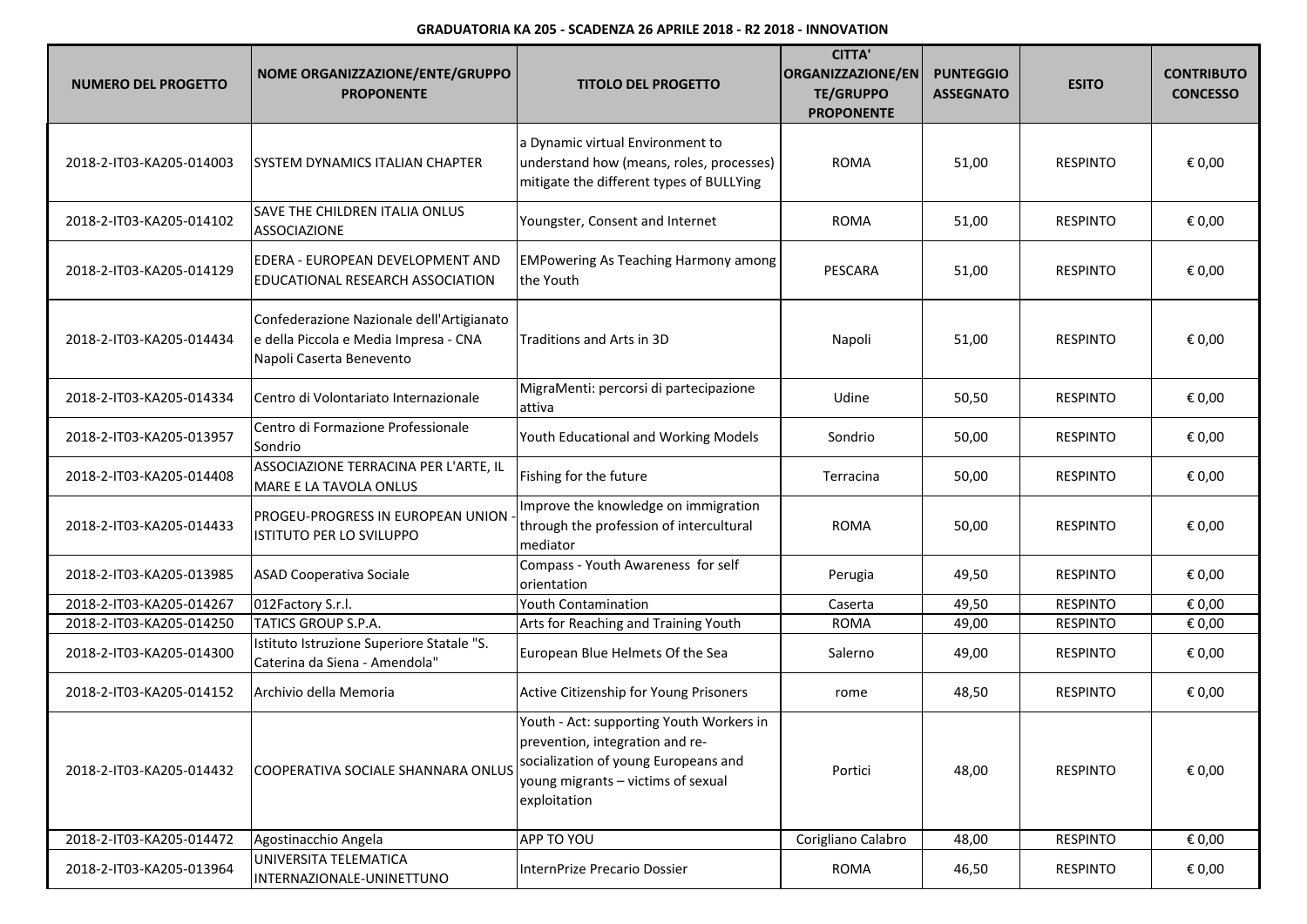| <b>NUMERO DEL PROGETTO</b> | NOME ORGANIZZAZIONE/ENTE/GRUPPO<br><b>PROPONENTE</b>                                    | <b>TITOLO DEL PROGETTO</b>                                                                                                 | <b>CITTA'</b><br>ORGANIZZAZIONE/EN<br><b>TE/GRUPPO</b><br><b>PROPONENTE</b> | <b>PUNTEGGIO</b><br><b>ASSEGNATO</b> | <b>ESITO</b>    | <b>CONTRIBUTO</b><br><b>CONCESSO</b> |
|----------------------------|-----------------------------------------------------------------------------------------|----------------------------------------------------------------------------------------------------------------------------|-----------------------------------------------------------------------------|--------------------------------------|-----------------|--------------------------------------|
| 2018-2-IT03-KA205-013965   | Istituto d'Istruzione Superiore "Augusto<br>Righi"                                      | SOBER@LL: Youth education for a healthy<br>lifestyle                                                                       | Reggio Calabria                                                             | 46,50                                | <b>RESPINTO</b> | € 0,00                               |
| 2018-2-IT03-KA205-014111   | POLITECNICO DI BARI                                                                     | New Entrepreneurship Methodology for<br>Transformative Leadership.                                                         | <b>BARI</b>                                                                 | 46,50                                | <b>RESPINTO</b> | € 0,00                               |
| 2018-2-IT03-KA205-014375   | ACe20                                                                                   | CAsebook for the Support of European<br>Youth                                                                              | Orte (VT)                                                                   | 46,00                                | <b>RESPINTO</b> | € 0,00                               |
| 2018-2-IT03-KA205-013984   | ARIS FORMAZIONE E RICERCA SOCIETA<br><b>COOPERATIVA</b>                                 | PIKTOGRAMA - Visual thinking for social<br>innovation                                                                      | PERUGIA                                                                     | 44,00                                | <b>RESPINTO</b> | € 0,00                               |
| 2018-2-IT03-KA205-013983   | Municipality of Giugliano in Campania                                                   | Enhancement of Common Assets for<br>Young Entrepreneurs                                                                    | Giugliano in Campania                                                       | 43,50                                | <b>RESPINTO</b> | € 0,00                               |
| 2018-2-IT03-KA205-013694   | UNIVERSITA DEGLI STUDI DI ROMA<br><b>TORVERGATA</b>                                     | SHAring innovative development<br>Programmes to support youth<br>Employability                                             | <b>ROMA</b>                                                                 | 42,00                                | <b>RESPINTO</b> | € 0,00                               |
| 2018-2-IT03-KA205-013963   | Società cooperativa sociale LA CITTA'<br>ESSENZIALE Consorzio di cooperative<br>sociali | Promoting Young Cultural Social<br>Entrepreneurship                                                                        | <b>MATERA</b>                                                               | 41,50                                | <b>RESPINTO</b> | € 0,00                               |
| 2018-2-IT03-KA205-013975   | <b>ASSOCIAZIONE SOS EUROPA</b>                                                          | MIE- Moving In Europe                                                                                                      | <b>ROMA</b>                                                                 | 41,50                                | <b>RESPINTO</b> | € 0,00                               |
| 2018-2-IT03-KA205-014467   | Centro di Solidarietà di Reggio Emilia Onlus BandA - free learning spaces               |                                                                                                                            | Reggio Emilia                                                               | 41,00                                | <b>RESPINTO</b> | € 0,00                               |
| 2018-2-IT03-KA205-013988   | FONDAZIONE GIACOMO BRODOLINI                                                            | Certified Incubation Programme for Young<br>Social Innovators                                                              | <b>ROMA</b>                                                                 | 40,50                                | <b>RESPINTO</b> | € 0,00                               |
| 2018-2-IT03-KA205-013966   | PROGEU-PROGRESS IN EUROPEAN UNION<br>ISTITUTO PER LO SVILUPPO                           | Social Entrepreneurship, informed<br>consumption and sustainable<br>development for the participation of<br>European Youth | <b>ROMA</b>                                                                 | 40,00                                | <b>RESPINTO</b> | € 0,00                               |
| 2018-2-IT03-KA205-013976   | ASSOCIAZIONE ITALIANA CULTURA SPORT                                                     | Mediterranean Youth Sport Forum                                                                                            | <b>ROMA</b>                                                                 | 38,50                                | <b>RESPINTO</b> | € 0,00                               |
| 2018-2-IT03-KA205-014218   | Associazione "In Progress" Calabria                                                     | Green Shield                                                                                                               | Vibo Valentia                                                               | 38,00                                | <b>RESPINTO</b> | € 0,00                               |
| 2018-2-IT03-KA205-014201   | NICOLA NEW INTERNATIONAL COMPANY<br>OF LIVE ARTS ITALY                                  | Climate Activism                                                                                                           | SALERNO                                                                     | 36,00                                | <b>RESPINTO</b> | € 0,00                               |
| 2018-2-IT03-KA205-013699   | ECA - ENTE CITTADINO DI ASSISTENZA<br>ONLUS                                             | DigiPhysical Tourism Marketing                                                                                             | Roma                                                                        | 35,00                                | <b>RESPINTO</b> | € 0,00                               |
| 2018-2-IT03-KA205-014385   | UNIVERSITA DEGLI STUDI DI BRESCIA                                                       | Alliance for dental education in Europe                                                                                    | <b>BRESCIA</b>                                                              | 34,00                                | <b>RESPINTO</b> | € 0,00                               |
| 2018-2-IT03-KA205-013977   | Fondazione G.B. Guzzetti ONLUS                                                          | Community Hub for Equity, Inclusion and<br>Innovative Welfare Systems                                                      | Milano                                                                      | 33,00                                | <b>RESPINTO</b> | € 0,00                               |
| 2018-2-IT03-KA205-014386   | Cooperativa Sociale La Meridiana a.r.l.<br>Onlus                                        | Acting and tell the Story of the TErritory                                                                                 | Benevento                                                                   | 33,00                                | <b>RESPINTO</b> | € 0,00                               |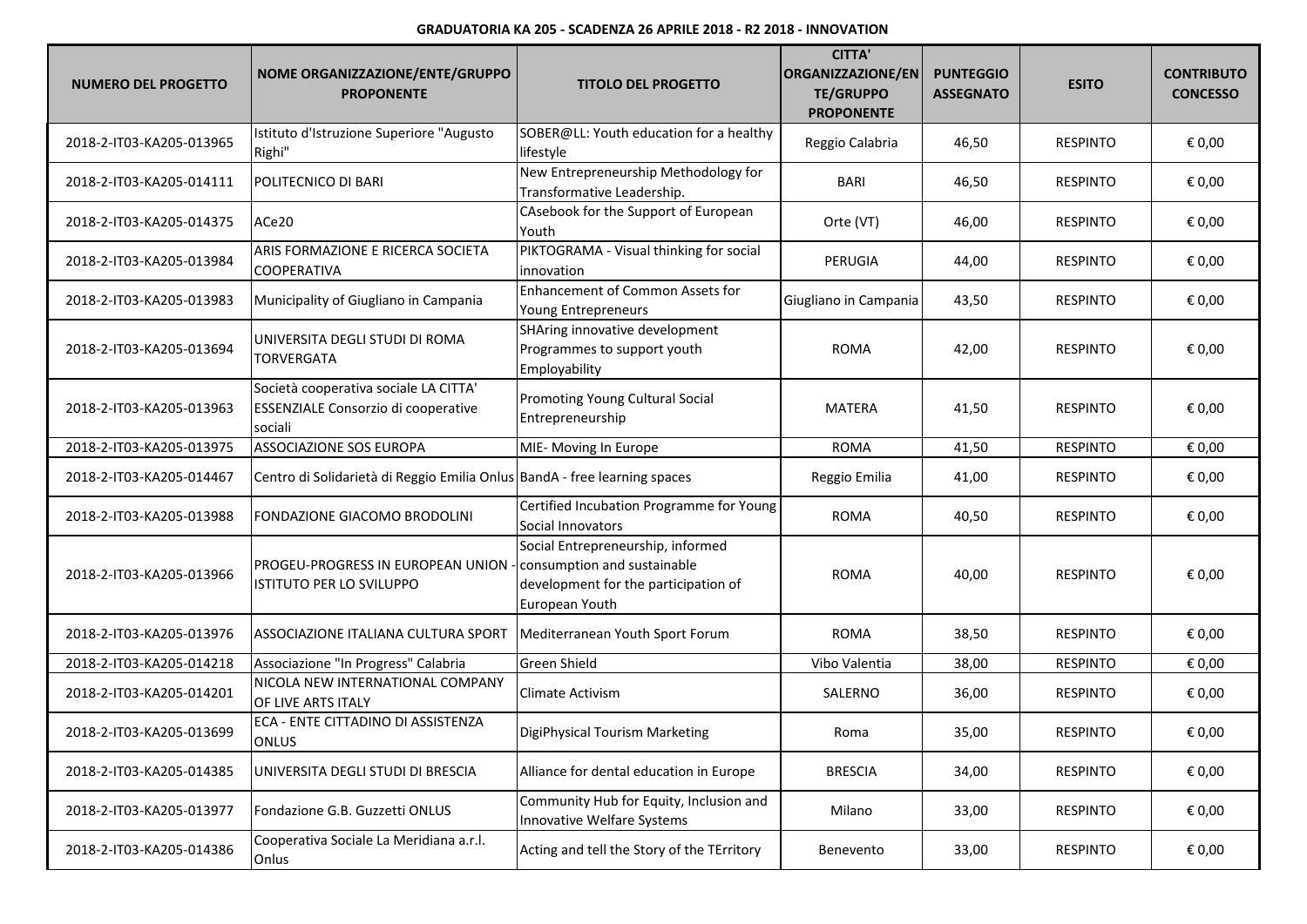| <b>NUMERO DEL PROGETTO</b> | NOME ORGANIZZAZIONE/ENTE/GRUPPO<br><b>PROPONENTE</b>    | <b>TITOLO DEL PROGETTO</b>                                                                                                             | <b>CITTA'</b><br>ORGANIZZAZIONE/EN<br><b>TE/GRUPPO</b><br><b>PROPONENTE</b> | <b>PUNTEGGIO</b><br><b>ASSEGNATO</b> | <b>ESITO</b>                               | <b>CONTRIBUTO</b><br><b>CONCESSO</b> |
|----------------------------|---------------------------------------------------------|----------------------------------------------------------------------------------------------------------------------------------------|-----------------------------------------------------------------------------|--------------------------------------|--------------------------------------------|--------------------------------------|
| 2018-2-IT03-KA205-014438   | <b>ARCIGAY</b>                                          | Alliance for the Empowerment and<br>Participation of Youth promoting Diversity<br>and Anti-Discrimination at School and<br>among Peers | <b>BOLOGNA</b>                                                              | 30,00                                | <b>RESPINTO</b>                            | € 0,00                               |
| 2018-2-IT03-KA205-013993   | A.P.S. Jump                                             | <b>UNDER THE SAME SKY</b>                                                                                                              | Roma                                                                        | 27,50                                | <b>RESPINTO</b>                            | € 0,00                               |
| 2018-2-IT03-KA205-013998   | ASD SPORT CLUB BASILICATA                               | PREVENZIONE DAL CYBERBULLISMO                                                                                                          | <b>MATERA</b>                                                               | 27,50                                | <b>RESPINTO</b>                            | € 0,00                               |
| 2018-2-IT03-KA205-014471   | Accademia di Belle Arti di Catanzaro                    | <b>ARTS MASTER CLASS</b>                                                                                                               | Catanzaro                                                                   | 25,00                                | <b>RESPINTO</b>                            | € 0,00                               |
| 2018-2-IT03-KA205-013959   | Associazione People Help the People                     | Validation Of the Informal Competences<br>for youth Emigrants                                                                          | PALERMO                                                                     | 0,00                                 | <b>RESPINTO</b>                            | € 0,00                               |
| 2018-2-IT03-KA205-013995   | Prometeus                                               | Synergies application system                                                                                                           | Lucera (FG)                                                                 | 0,00                                 | <b>RESPINTO</b>                            | € 0,00                               |
| 2018-2-IT03-KA205-014071   | S.S.D. ar.l. L'Orma                                     | <b>ExSport Us</b>                                                                                                                      | Milan                                                                       | 0,00                                 | <b>RESPINTO</b>                            | € 0,00                               |
| 2018-2-IT03-KA205-014169   | Associazione di promozione sociale<br><b>TUBEROSE</b>   | SHARING KNOWLEDGE - Trasmetti la<br>conoscenza: un tirocinio di dimensioni<br>europee                                                  | <b>ROMA</b>                                                                 | 0,00                                 | <b>RESPINTO</b>                            | € 0,00                               |
| 2018-2-IT03-KA205-014367   | AMBECO' AMBIENTE E COMUNICAZIONE<br><b>SOC COOP ARL</b> | Sulla strada dei cammini                                                                                                               | <b>OVINDOLI</b>                                                             | 0,00                                 | <b>RESPINTO</b>                            | € 0,00                               |
| 2018-2-IT03-KA205-013691   | UNIVERSITA DEGLI STUDI DI BRESCIA                       | Alliance for dental education in Europe                                                                                                | <b>BRESCIA</b>                                                              | 0,00                                 | RESPINTO - INVIO<br><b>MULTIPLO</b>        | € 0,00                               |
| 2018-2-IT03-KA205-013690   | UNIVERSITA DEGLI STUDI DI BRESCIA                       | Alliance for dental education in Europe                                                                                                | <b>BRESCIA</b>                                                              | 0,00                                 | <b>RESPINTO - INVIO</b><br><b>MULTIPLO</b> | € 0,00                               |
| 2018-2-IT03-KA205-013696   | UNIVERSITA TELEMATICA<br>INTERNAZIONALE-UNINETTUNO      | InternPrize Precario Dossier                                                                                                           | <b>ROMA</b>                                                                 | 0,00                                 | RESPINTO - INVIO<br><b>MULTIPLO</b>        | € 0,00                               |
| 2018-2-IT03-KA205-013697   | ECA - ENTE CITTADINO DI ASSISTENZA<br><b>ONLUS</b>      | DigiPhysical Tourism Marketing                                                                                                         | Roma                                                                        | 0,00                                 | RESPINTO - INVIO<br><b>MULTIPLO</b>        | € 0,00                               |
| 2018-2-IT03-KA205-013698   | ECA - ENTE CITTADINO DI ASSISTENZA<br><b>ONLUS</b>      | DigiPhysical Tourism Marketing                                                                                                         | Roma                                                                        | 0,00                                 | RESPINTO - INVIO<br><b>MULTIPLO</b>        | € 0,00                               |
| 2018-2-IT03-KA205-013952   | Associazione People Help the People                     | Validation Of the Informal Competences<br>for youth Emigrants                                                                          | PALERMO                                                                     | 0,00                                 | RESPINTO - INVIO<br><b>MULTIPLO</b>        | € 0,00                               |
| 2018-2-IT03-KA205-013954   | <b>ASD KRAP</b>                                         | Sports Invaders                                                                                                                        | <b>SCHIO</b>                                                                | 0,00                                 | <b>RESPINTO - INVIO</b><br><b>MULTIPLO</b> | € 0,00                               |
| 2018-2-IT03-KA205-013955   | IUNIVERSITA DEGLI STUDI DI BRESCIA                      | Alliance for dental education in Europe                                                                                                | <b>BRESCIA</b>                                                              | 0,00                                 | <b>RESPINTO - INVIO</b><br>MULTIPLO        | € 0,00                               |
| 2018-2-IT03-KA205-013956   | UNIVERSITA TELEMATICA<br>INTERNAZIONALE-UNINETTUNO      | InternPrize Precario Dossier                                                                                                           | <b>ROMA</b>                                                                 | 0,00                                 | RESPINTO - INVIO<br>MULTIPLO               | € 0,00                               |
| 2018-2-IT03-KA205-013961   | <b>EDUFORMA SRL</b>                                     | Edugraphic Teaching. Teaching finance<br>and economics for entrepreneurial skills<br>development of young people                       | Padova                                                                      | 0,00                                 | <b>RESPINTO - INVIO</b><br><b>MULTIPLO</b> | € 0,00                               |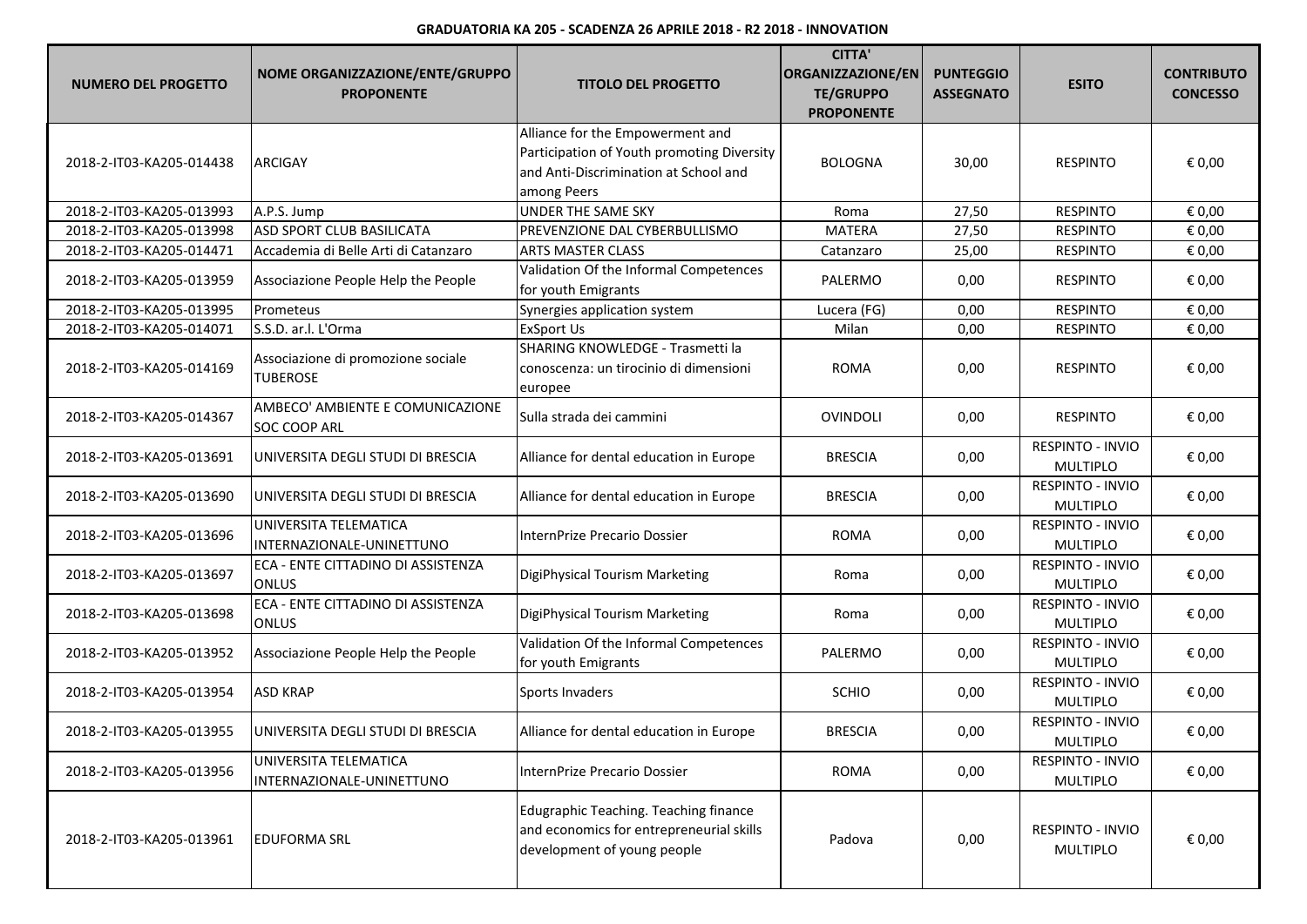| <b>NUMERO DEL PROGETTO</b> | NOME ORGANIZZAZIONE/ENTE/GRUPPO<br><b>PROPONENTE</b>                                           | <b>TITOLO DEL PROGETTO</b>                                                                                              | <b>CITTA'</b><br>ORGANIZZAZIONE/EN<br><b>TE/GRUPPO</b><br><b>PROPONENTE</b> | <b>PUNTEGGIO</b><br><b>ASSEGNATO</b> | <b>ESITO</b>                               | <b>CONTRIBUTO</b><br><b>CONCESSO</b> |
|----------------------------|------------------------------------------------------------------------------------------------|-------------------------------------------------------------------------------------------------------------------------|-----------------------------------------------------------------------------|--------------------------------------|--------------------------------------------|--------------------------------------|
| 2018-2-IT03-KA205-013962   | lEDUFORMA SRL                                                                                  | Edugraphic Teaching. Teaching finance<br>and economics for entrepreneurial skills<br>development of young people        | Padova                                                                      | 0,00                                 | <b>RESPINTO - INVIO</b><br><b>MULTIPLO</b> | € 0,00                               |
| 2018-2-IT03-KA205-013970   | Istituto di Istruzione Superiore Statale<br>"Pantini-Pudente"                                  | Digital Youth Work to Empower                                                                                           | Vasto                                                                       | 0,00                                 | RESPINTO - INVIO<br><b>MULTIPLO</b>        | € 0,00                               |
| 2018-2-IT03-KA205-013972   | ARIS FORMAZIONE E RICERCA SOCIETA<br><b>COOPERATIVA</b>                                        | PIKTOGRAMA - Visual thinking for social<br>innovation                                                                   | PERUGIA                                                                     | 0,00                                 | RESPINTO - INVIO<br><b>MULTIPLO</b>        | € 0,00                               |
| 2018-2-IT03-KA205-013992   | <b>ANOLF MARCHE</b>                                                                            | Action for socio-economic integration of<br>young refugees and asylum seekers                                           | Ancona                                                                      | 0,00                                 | RESPINTO - INVIO<br><b>MULTIPLO</b>        | € 0,00                               |
| 2018-2-IT03-KA205-013997   | C.R.E.S.M. (CENTRO DI RICERCHE<br>ECONOMICHE E SOCIALI PER IL<br><b>MERIDIONE ASSOCIAZIONE</b> | An integrated approach to promote glocal<br>development through maieutic methods<br>and new IT tools                    | <b>GIBELLINA</b>                                                            | 0,00                                 | RESPINTO - INVIO<br><b>MULTIPLO</b>        | € 0,00                               |
| 2018-2-IT03-KA205-013999   | Unione Montana Alta Langa                                                                      | <b>Enhancing Capacities of Youth Policy</b><br>Makers Across Europe                                                     | <b>Bossolasco</b>                                                           | 0,00                                 | RESPINTO - INVIO<br><b>MULTIPLO</b>        | € 0,00                               |
| 2018-2-IT03-KA205-014002   | Aretés s.c.a.r.l                                                                               | ReSportAbility - Social responsibility of<br>youth and sport associations for digital<br>education                      | Modena                                                                      | 0,00                                 | RESPINTO - INVIO<br><b>MULTIPLO</b>        | € 0,00                               |
| 2018-2-IT03-KA205-014077   | STRANAIDEA Società Cooperativa Sociale<br>Impresa Sociale Onlus                                | "Vita da favola": strumenti innovativi di<br>educazione non formale per l'inclusione<br>sociale nella scuole            | <b>TORINO</b>                                                               | 0,00                                 | <b>RESPINTO - INVIO</b><br>MULTIPLO        | € 0,00                               |
| 2018-2-IT03-KA205-014081   | UNIVERSITA DEGLI STUDI DI BRESCIA                                                              | Alliance for dental education in Europe                                                                                 | <b>BRESCIA</b>                                                              | 0,00                                 | RESPINTO - INVIO<br><b>MULTIPLO</b>        | € 0,00                               |
| 2018-2-IT03-KA205-014084   | UNIVERSITA DEGLI STUDI DI BRESCIA                                                              | Alliance for dental education in Europe                                                                                 | <b>BRESCIA</b>                                                              | 0,00                                 | RESPINTO - INVIO<br><b>MULTIPLO</b>        | € 0,00                               |
| 2018-2-IT03-KA205-014115   | CIPM Emilia                                                                                    | Draw The Lines Of Safety - positive and<br>safe sexuality, prevention of gender-based<br>violence for youth through art | Podenzano                                                                   | 0,00                                 | RESPINTO - INVIO<br><b>MULTIPLO</b>        | € 0,00                               |
| 2018-2-IT03-KA205-014118   | Agostinacchio Angela                                                                           | APP TO YOU                                                                                                              | Corigliano Calabro                                                          | 0,00                                 | RESPINTO - INVIO<br><b>MULTIPLO</b>        | € 0,00                               |
| 2018-2-IT03-KA205-014136   | Petit Pas                                                                                      | Preventing the Early School Leaving<br>phenomenon in the EU through practical<br>and innovative solutions               | Trani                                                                       | 0,00                                 | RESPINTO - INVIO<br><b>MULTIPLO</b>        | € 0,00                               |
| 2018-2-IT03-KA205-014146   | C.R.E.S.M. (CENTRO DI RICERCHE<br>ECONOMICHE E SOCIALI PER IL<br>MERIDIONE ASSOCIAZIONE        | An integrated approach to promote glocal<br>development through maieutic methods<br>and new IT tools                    | GIBELLINA                                                                   | 0,00                                 | RESPINTO - INVIO<br>MULTIPLO               | € 0,00                               |